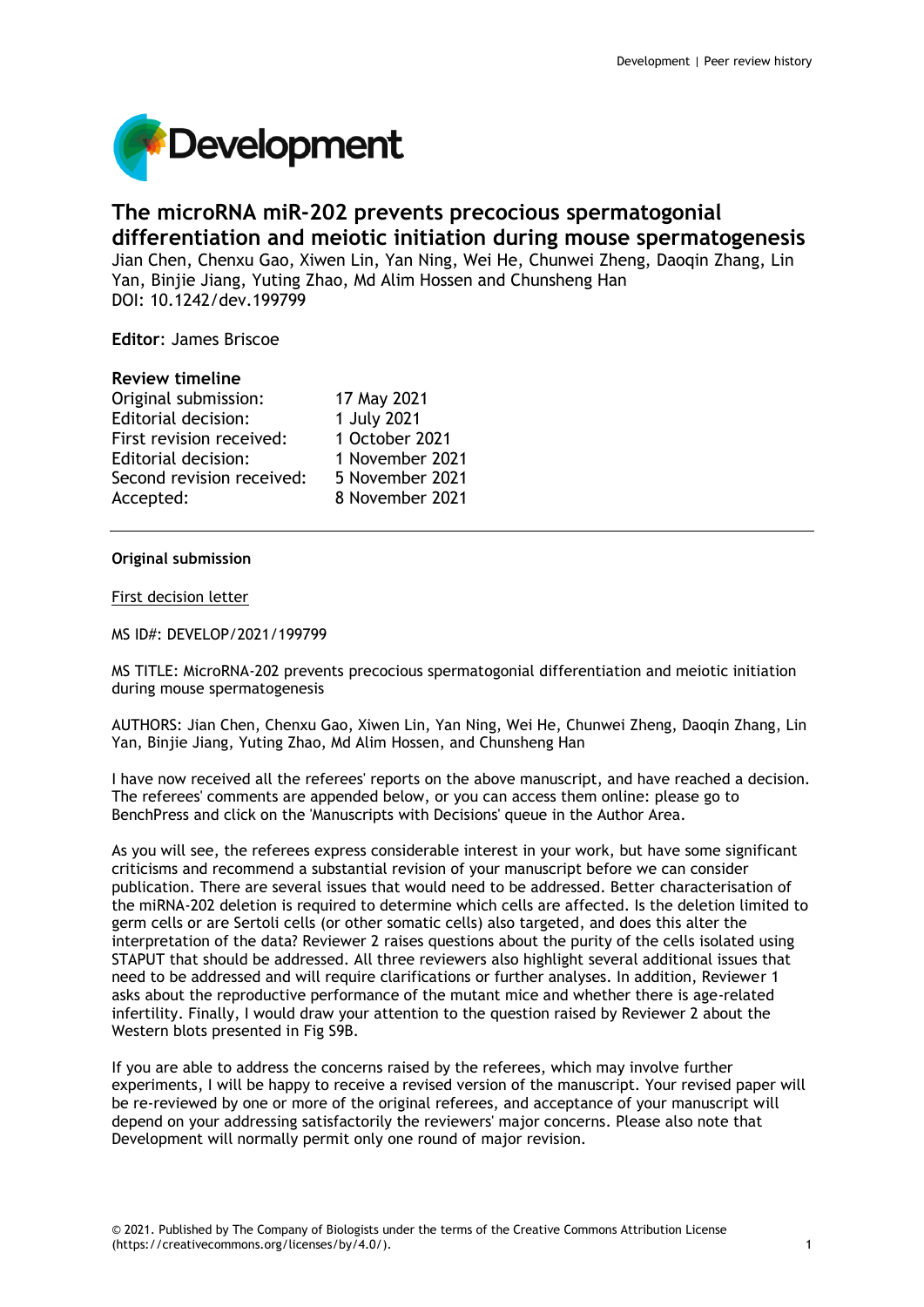We are aware that you may be experiencing disruption to the normal running of your lab that make experimental revisions challenging. If it would be helpful, we encourage you to contact us to discuss your revision in greater detail. Please send us a point-by-point response indicating where you are able to address concerns raised (either experimentally or by changes to the text) and where you will not be able to do so within the normal timeframe of a revision. We will then provide further guidance. Please also note that we are happy to extend revision timeframes as necessary.

Please attend to all of the reviewers' comments and ensure that you clearly highlight all changes made in the revised manuscript. Please avoid using 'Tracked changes' in Word files as these are lost in PDF conversion. I should be grateful if you would also provide a point-by-point response detailing how you have dealt with the points raised by the reviewers in the 'Response to Reviewers' box. If you do not agree with any of their criticisms or suggestions please explain clearly why this is so.

## Reviewer 1

## *Advance summary and potential significance to field*

This manuscript demonstrates a specific role for miRNA-202 and controlling the timing of spermatogonial differentiation and entry into meiosis. The work provides insight into the temporal control of spermatogenesis, of which we know surprisingly little.

## *Comments for the author*

In this manuscript, Chen et al examine the effects of deleting miRNA-202 on mouse spermatogenesis. They find that miRNA-202 ablation in mice and cultured spermatogonial stem cells (SSCs) causes depletion of undifferentiated spermatogonia (SGundiff) and premature entry of germ cells into meiosis, ultimately leasing to agametic tubules. Using additional genetic manipulation experiments in SSCs, they posit a mechanism by which miRNA-202 performs these roles via regulation of Dmrt6.

These are a series of well-designed and executed experiments, and the phenotypes are robust and interesting. We had the following comments:

## Major revisions:

1. It is surprising that the authors did not assess the reproductive performance of miRNA-202 mutant males; is there age-related infertility?

2. The nature of the miRNA-202 disruption is not discussed in appropriate detail. The authors refer to a preprint, but the targeting information should be included in this submission. Even in the preprint, the details are too rudimentary for objective assessment. The CRISPR-Cas9 targeting approach and sequence details need to be added to the supplementary material.

3. Further clarification is needed regarding the spermatogonial phenotypes.

It is currently unclear whether the SGundiff pool is perturbed from the outset or is depleted over time. In the first results paragraph, the authors argue that "MiR-202 knockout reduces the undifferentiated spermatogonial pool". It is however unclear whether the KO mice start with normal numbers of SGundiff or whether the number of SGundiff is already reduced in the first wave of spermatogenesis. Further characterisation of KO mice is needed during the first wave of spermatogenesis. It could be that the KO mice start with the same amount of SGundiff or that the number is already lower and becomes more apparent as the mice age and exhaust the stem cell pool. If the mice start with similar numbers of SGundiff, then the stem cell pool is not reduced in KO mice. Instead, the pool is exhausted more rapidly. Finally, it is unclear as of why some of these experiments are performed at 4months and others at 12 months of age.

4. Related to point 3 above, the data on the differentiating spermatogonia also need further clarification. In the first paragraph of the results, the authors describe that in 4-month-old mice: "the numbers of differentiating spermatogonia represented by the KIT+ cells inside the tubules were similar in the KO and WT mice". This finding is at odds with the rest of the paper which describes increased numbers of differentiating spermatogonia and meiotic cells in the KO model.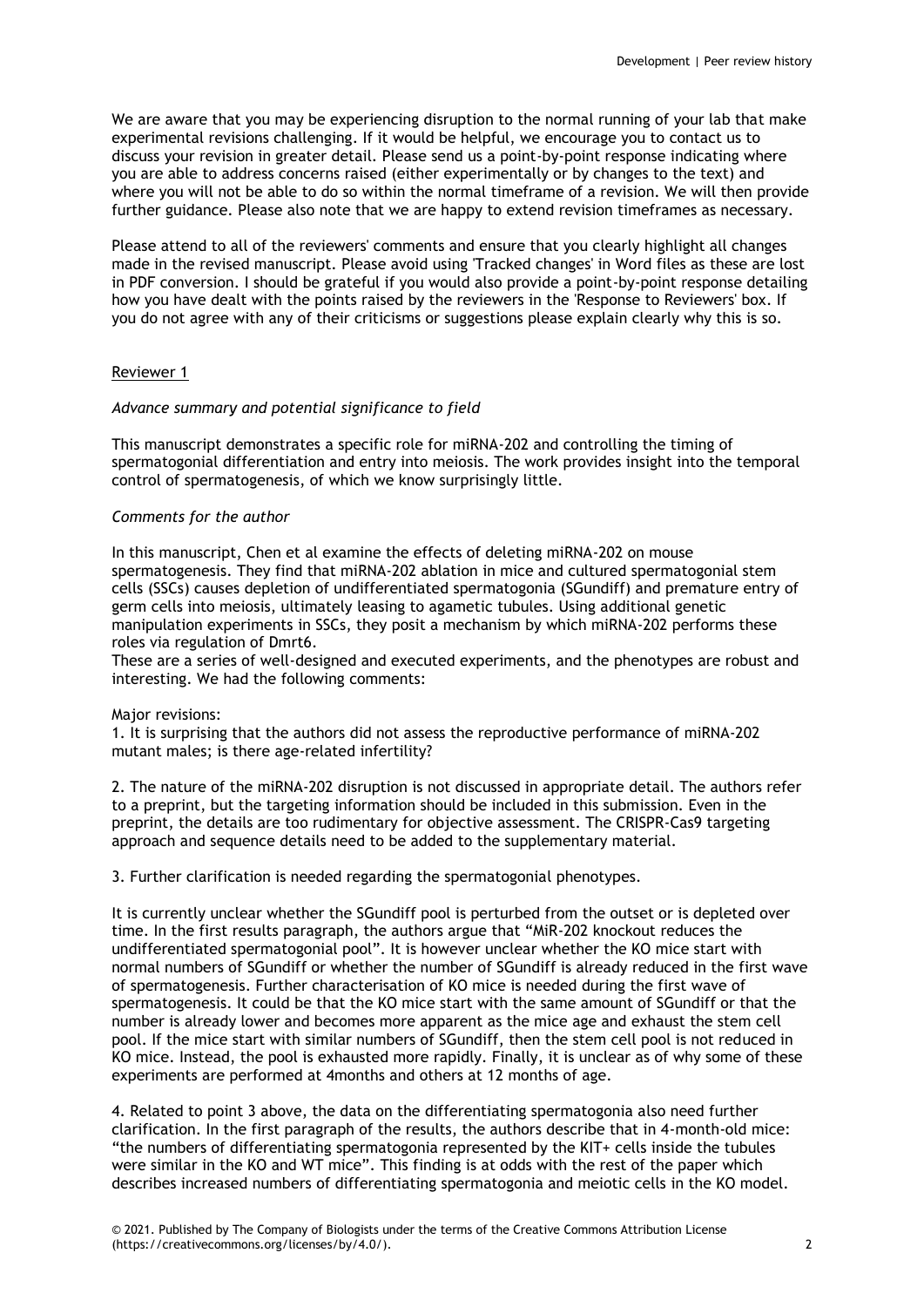This statement also contradicts the findings in vitro: "one day after induction, we found that 18% of the KO cells started to express KIT, whereas only 7% WT cells did so". Wouldn't you expect higher proportions of KIT+ cells in the KO mouse?

Minor revisions:

1. In order to be fully transparent, it may be worth mentioning in the paper that MiRNA-202 lies within the lncRNA Gm2044-201. As a result, the deletion of mir-202 may also perturb lncRNA Gm2044-201 expression. The rescue of the phenotypes using the mir-202 mimic does seem to indicate that the phenotypes are a result of mir-202 KO and not other perturbations. However, it would be reassuring to see data indicating that lncRNA Gm2044-201 is not misregulated in KO mice.

2. line 32: "many genes including those for other key regulators": a bit vague could be re-phrased. 3. line 45: change "huge".

4. line 60-61: "which is the hallmark of gametogenesis": Remove.

5. line 91: transition between line 91 and 92 feels abrupt. The 2 paragraphs are not well linked.

6. line 126: "some tubules": give a percentage to be more specific.

7. line 139-144: Could it be that the KO sample had more contamination of later-stage germ cells, therefore explaining enrichment in later-stage spermatogenesis markers? Showing the fraction purity of sequenced KO and WT samples would help addressing this possibility. The authors cite the purity as >85%, but it isn't clear whether the remaining 15% are comprised of similar cell types in the KO vs WT.

8. line 151-153: I find this sentence too strong. The only evidence definitively demonstrating that precocious spermatogonial differentiation and meiotic entry are occurring is the cytological data that appear later in the paper.

9. line 175-176: Please rephrase this first sentence. Co-immunostaining tells you "how" an increased gene expression arises.

10. paragraph starting with line 186: This paragraph refers to pre-

activation of DMRT6. It may not be appropriate to use the term "pre-

activation" in that context. The immunostaining work shows earlier expression of DMRT6, but it doesn't show earlier activity/function. Pre-

activation implies a mechanistic aspect not shown in the paragraph. Maybe re-phrase to : "DMRT6 expression is premature in the absence of miR-202."

11. line 199-202: this section is a bit confusing for audience with little knowledge on luciferase assays. The experimental approach and results need unpacking.

12. line 206 and S5: Please make it clearer that the idea of this experiment is to show that KO effect is independent of DMRT1.

13. line 243-244: this contradicts the finding in 4-month-old KO that have the same ration of KIT+ cells. See major comments.

14. Fig1B: Authors wrote NVH instead of MVH.

15. Fig1D: the difference between the KO and WT is not very clear in this tubule section. Maybe using another image would help tell the story better?

16. Fig3A: These panels are quite hard to interpret and the zoom in inserts are very small. Maybe the quantification data would be enough for the main figure and the immunostaining could be added to supp materials.

17. Fig3C: These panels are quite busy and a bit hard to interpret. Maybe it would be better to zoom on a single tubule for each stage (i.e one panel for I-IV, one for VII-VIII, one for IX-XII). This would make it easier the immunostaining signals.

18. Fig5: No quantification data is provided here. It would be useful to have bar charts like seen in Fig3 for instance.

Reviewer 2

*Advance summary and potential significance to field*

In this work, the authors explore the phenotype of miR-202 KO mice. This reviewer has multiple conceptual problems and technical concerns that made interpreting the results difficult. The potential significance to the field is difficult to ascertain due to these significant conceptual and technical issues.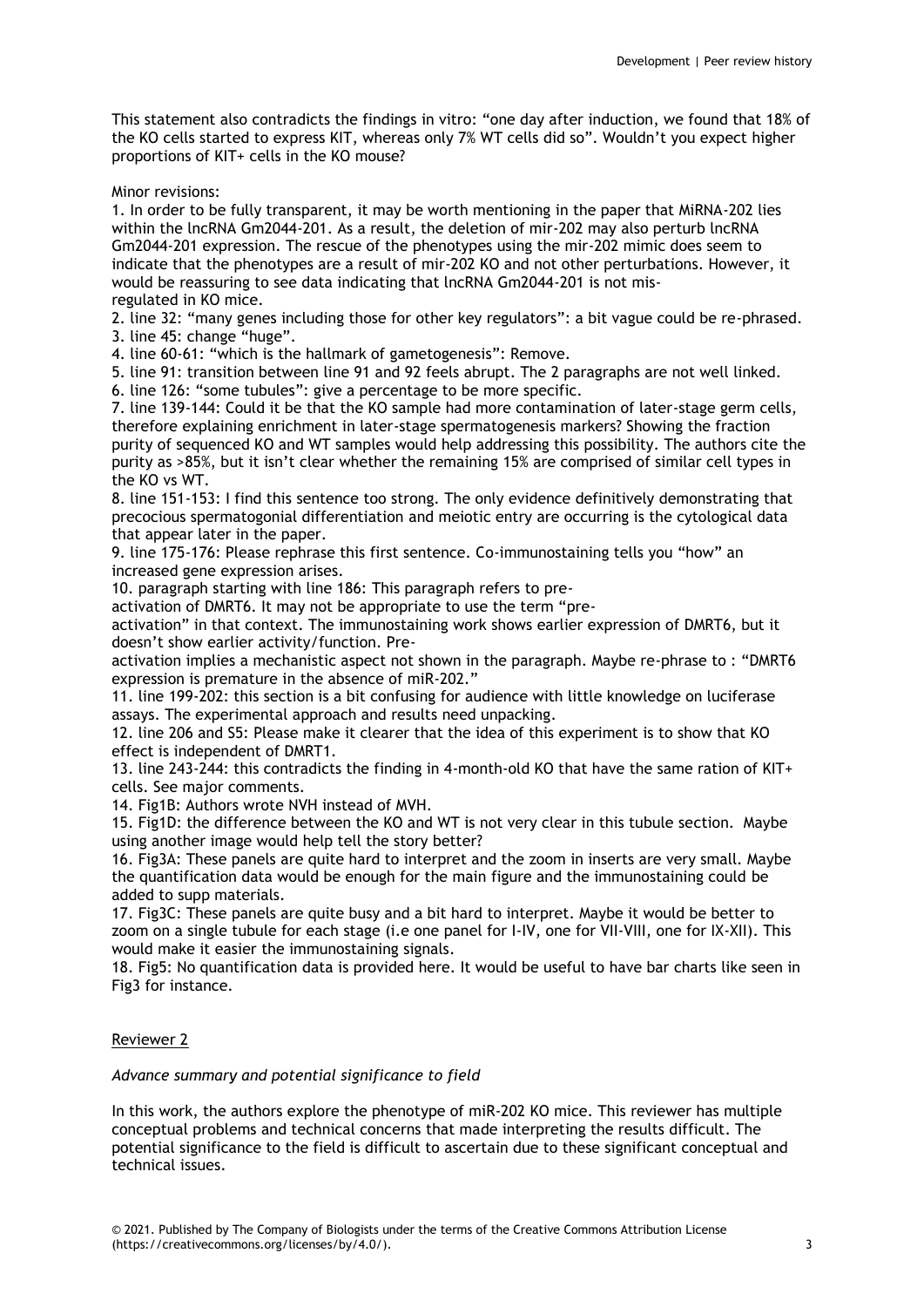# *Comments for the author*

First - the results here posit a critical role for a specific miRNA in regulating spermatogonial function. However, this is hard to understand, as mice with germline deletion of Dicer using Ddx4- Cre (active as early as E15.5 in prospermatogonia/gonocytes) which presumably lack ALL miRNAs did not have a spermatogonial defect, but rather a meiotic one (PMID: 21998645); Using Tnap-Cre (which is likely activated earlier, in PGCs) – those mice had sperm, but more Sertoli cell only tubules; Using logic to compare those 2 studies, it seems that the loss of premeiotic germ cells in the Tnap-Cre model may be due to effects on the PGC population; Also, the BCAS2 KO mice have meiotic defects and normal spermatogonia populations (PMID: 28128212); These specifics should be included in the introduction – the mouse infertility in those mice seems to be due to a meiotic defect and not a spermatogonial one (e.g. PMID: 25244517, 25934699); Also, speaking to the conservation of such a broad regulatory program (mentioned in lines 92-94), Zebrafish with Dicer1 mutation had no germline defects (PMIDs: 17418787, 15774722)… So, how does loss of this single miRNA have such a profound effect, while its loss with all the others apparently had none? Second - the spermatogonial isolations for RNA-seq are hugely problematic. A careful analysis of the methods (413-426) reveals a major concern. STAPUT isolates cells based on size alone. The most undifferentiated type A spermatogonia MAY be significantly large enough to separate from somatic cells, but certainly other spermatogonia (differentiating A1-4, In, and B) that are present in the P6- 7 testis will not be. In Fig. S3, immunostaining was done using DMRT1 – problem is it's also wellknown to be expressed in Sertoli cells. So, Fig. S2B is not at all a confirmation of germ cell purity, as you cannot discern Sertoli from germ based on the stain. So it is completely unclear to this reviewer what cells were used for RNA-seq. Some were certainly germ cells, as the authors picked up germ cell mRNAs, but the purity is unknown, and therefore it is difficult to impossible to make any conclusions whatsoever about the data. Should do scRNA-seq, which does not require cell isolation, and could compare to published reports on those ages.

Third - the immunostaining results are perplexing in Fig 2 - the staining patterns for SYCP3 and STRA8 in WT mice do not look like this; since the first wave of spermatogenesis proceeds in a predictable fashion, cord cross-sections either have STRA8+ spg or preleps (lots of them) or they don't. Same with SYCP3. It's not expected to see 1, or 2 positive cells like that. Also, why the interstitial staining for STRA8? It's a germ cell specific protein

Fourth - if there is a consistent loss of the undifferentiated population, wouldn't spermatogenesis consistently decline? Why then in Fig. S1 is only one abnormal tubule shown next to completely normal-appearing ones? And no problems until 12 months?? The tubule indicated by the asterisk resembles tubuli recti, or straight tubules, which connect the seminiferous tubules to the rete testis and typically lack germ cells;

Fifth - there are too many errors and inconsistencies that make this reviewer question the validity of the results. Fig. S1 - MVH is not at all a Sertoli cell marker, but expressed in germ cells; Fig. S3 - DMRT1 is expressed in Sertoli and germ cells, so cannot be used to determine germ cell purity after isolation; Fig. S4 - why so much interstitial staining for germ cell markers? And the staining results do not match expectations for the biology of the first wave of spermatogenesis, as described above; Fig. S5 - why is DMRT1 not showing up in Sertoli cells?? And why is PLZF showing up in the interstitium? Fig. S9B - those look like the exact same blots, for STRA8 and DMRT6! And isn't ACTB more like 42 kDa - so why the difference between A and B? DMRT6 has 2 isoforms, 22 and 38 kDa so why is it showing up at the same spot as STRA8? STRA8 is 37 kDa, so why running so high? This series of western blots (which are not "uncropped", as the title suggests, is a big concern to this reviewer.

## Reviewer 3

## *Advance summary and potential significance to field*

This is an interesting and insightful work which mainly focused on the regulation network on meiotic initiation. The authors showed that miR-202, a member of the let-7 family, prevents precocious spermatogonial differentiation and meiotic initiation in spermatogenesis. Knockout of miR-202 will lead to the reduction of undifferentiated spermatogonial pool and ultimately causing agametic seminiferous tubules through the earlier spermatogonial differentiation and meiotic initiation. While the molecular assays explored the working mechanism of miR-202 in spermatogenesis, which showed that miR-202 directly targets Dmrt6 mRNA and restricts the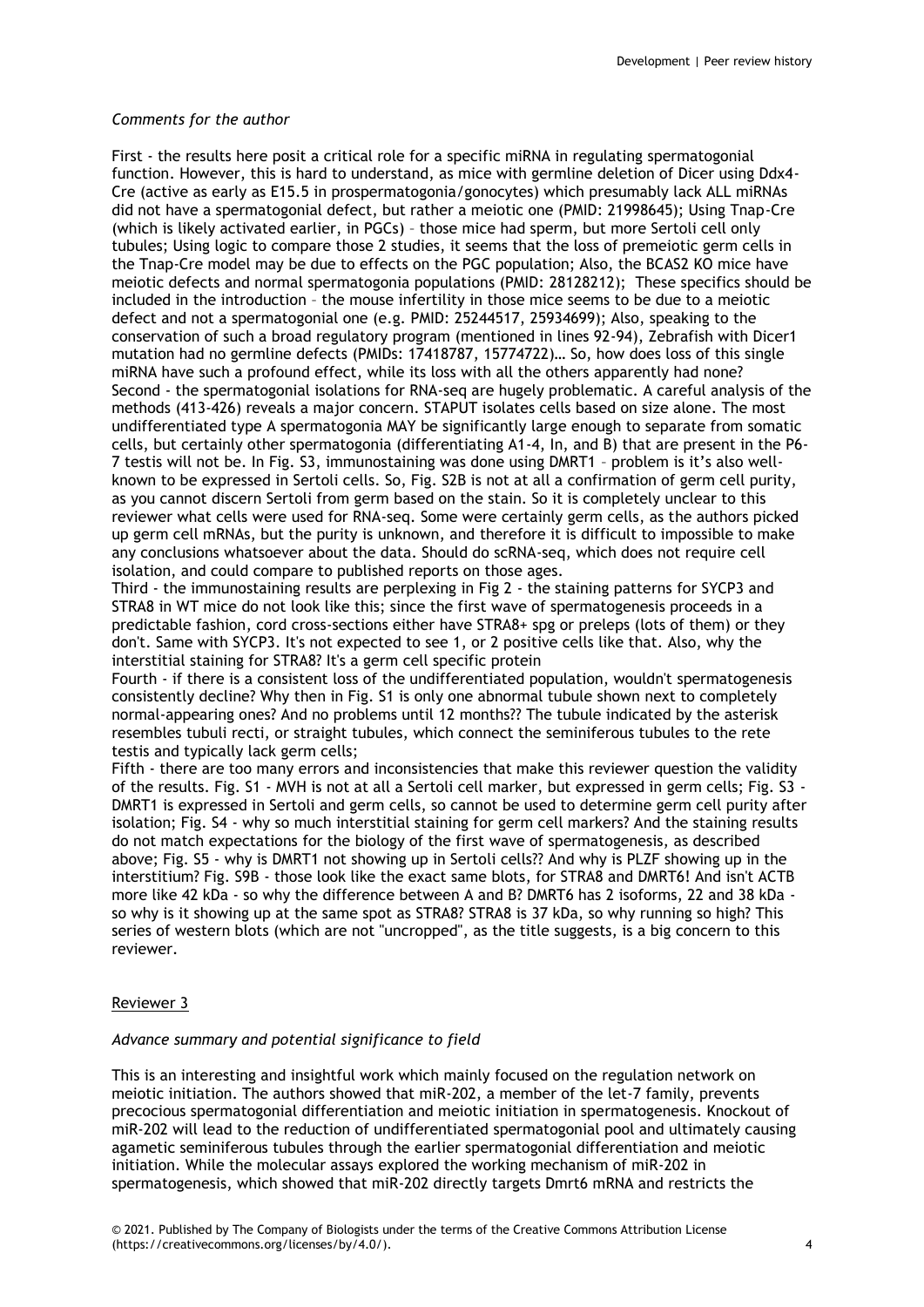expression window of DMRT6 in SGdiff, to coordinate an orderly transition from the mitosis to the meiosis. The in vivo and in vitro results could well support the conclusion.

# *Comments for the author*

there are several minor issues need to be addressed.

1. How is the expression pattern of miR-202 in testis, does it localize in Sertoli cell and affect Sertoli cell functions?

2. the in vitro experiments showed the increased apoptosis in ko group, how is going in vivo ?

3. the authors showed knockout miR-202 lead to advanced differentiation of SG and exhaustion of SG pool. Will it affect SG proliferation?

4. In the discussion, it concludes that knockout of miR-202 phenocopy mutant of DMRT1,

- NANOS2, MAX and AGO4, does miR-202 also target these genes?
- 5. line 225: there are two "in"

## **First revision**

## Author response to reviewers' comments

Reviewer 1 Advance Summary and Potential Significance to Field:

This manuscript demonstrates a specific role for miRNA-202 and controlling the timing of spermatogonial differentiation and entry into meiosis. The work provides insight into the temporal control of spermatogenesis, of which we know surprisingly little.

Reviewer 1 Comments for the Author:

In this manuscript, Chen et al examine the effects of deleting miRNA-202 on mouse spermatogenesis. They find that miRNA-202 ablation in mice and cultured spermatogonial stem cells (SSCs) causes depletion of undifferentiated spermatogonia (SGundiff) and premature entry of germ cells into meiosis, ultimately leasing to agametic tubules. Using additional genetic manipulation experiments in SSCs, they posit a mechanism by which miRNA-202 performs these roles via regulation of Dmrt6.

These are a series of well-designed and executed experiments, and the phenotypes are robust and interesting. We had the following comments:

Major revisions:

1. It is surprising that the authors did not assess the reproductive performance of miRNA-202 mutant males; is there age-related infertility?

**Response:** The reproductive performance of KO mice was examined and reported in a separate manuscript, of which a copy can be accessed through https://doi.org/10.1101/2021.04.14.439735 in bioRxiv. In short, we found that the fertility of the KO mice was reduced. Moreover, we found that the fertility was reduced in an age-dependent manner, and this observation has been added to the revised version of this manuscript (Fig. 1C).

2. The nature of the miRNA-202 disruption is not discussed in appropriate detail. The authors refer to a preprint, but the targeting information should be included in this submission. Even in the preprint, the details are too rudimentary for objective assessment. The CRISPR-Cas9 targeting approach and sequence details need to be added to the supplementary material. **Response:** We are sorry for this problem. We have added more details for knockout approach including sequences of *miR-202* gene locus before and after gene KO to the above manuscript (https://doi.org/10.1101/2021.04.14.439735). A description has been added to the Materials and Methods section of this revised manuscript.

3. Further clarification is needed regarding the spermatogonial phenotypes. It is currently unclear whether the SGundiff pool is perturbed from the outset or is depleted over time. In the first results paragraph, the authors argue that "MiR-202 knockout reduces the undifferentiated spermatogonial pool". It is however unclear whether the KO mice start with normal numbers of SGundiff or whether the number of SGundiff is already reduced in the first wave of spermatogenesis. Further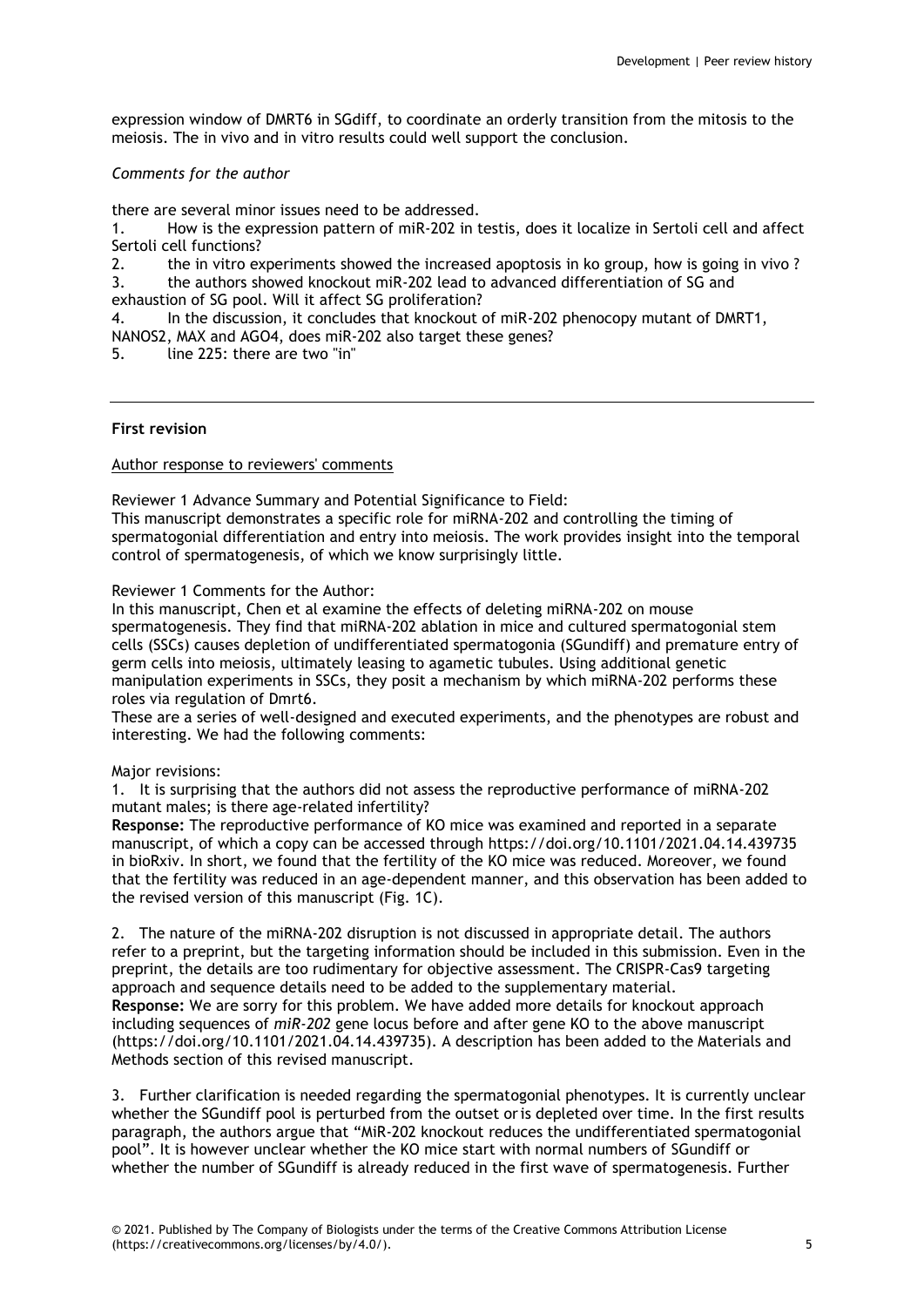characterisation of KO mice is needed during the first wave of spermatogenesis. It could be that the KO mice start with the same amount of SGundiff or that the number is already lower and becomes more apparent as the mice age and exhaust the stem cell pool. If the mice start with similar numbers of SGundiff, then the stem cell pool is not reduced in KO mice. Instead, the pool is exhausted more rapidly. Finally, it is unclear as of why some of these experiments are performed at 4months and others at 12 months of age.

**Response:** We thank the reviewer very much for this important question. We have examined the

 $PLZF^+$  undifferentiated spermatogonia in mice at postnatal day 9 (P9) and found that the numbers of SGundiff were comparable between KO and WT mice at this time. This observation together with that SGundiff were reduced by 43% in the adult KO mice indicate that *miR-202* KO resulted in the exhaustion of the SGundiff pool in adults but had no effect on its establishment after birth. The new results have been added to the first paragraph of the results section (Fig. 1C). The fertility of the KO mice starts to drop since 4 months after birth (Fig. 1B). And the morphological defects become apparent since 4 months and were the most apparent at 12 months. So, we just used the morphological data from KO mice of 12 months in the beginning and then used the 4-month mice to generate other data for adult mice.

4. Related to point 3 above, the data on the differentiating spermatogonia also need further clarification. In the first paragraph of the results, the authors describe that in 4- month-old mice: "the numbers of differentiating spermatogonia represented by the KIT+ cells inside the tubules were similar in the KO and WT mice". This finding is at odds with the rest of the paper which describes increased numbers of differentiating spermatogonia and meiotic cells in the KO model. This statement also contradicts the findings in vitro: "one day after induction, we found that 18% of the KO cells started to express KIT, whereas only 7% WT cells did so". Wouldn't you expect higher proportions of KIT+ cells in the KO mouse?

**Response:** We agree with the reviewer that the number of KIT<sup>+</sup> cells was not changed in adult KO mice is kind of surprising. However, this is not necessarily at odds with the rest of the paper which describes the premature initiation of both spermatogonial differentiation and meiosis. Please note

that we only reported the increased numbers of  $SYCP3^+$  meiotic cells and  $STRA8^+$  spermatogonial at P9 which represent the first wave of spermatogenesis in the KO model. If both spermatogonial differentiation and meiotic initiate precociously in KO mice, it is possible that the net effect is the

unchanged number of  $KIT<sup>+</sup>$  cells in adult mice. However, for the first wave spermatogenesis, the

number of STRA8<sup>+</sup> spermatogonia can be accumulated to some degree as the meiosis just initiates at P9. These explanations have been added to the discussion section.

Minor revisions:

1. In order to be fully transparent, it may be worth mentioning in the paper that MiRNA-202 lies within the lncRNA Gm2044-201. As a result, the deletion of mir-202 may also perturb lncRNA Gm2044-201 expression. The rescue of the phenotypes using the mir-202 mimic does seem to indicate that the phenotypes are a result of mir- 202 KO and not other perturbations. However, it would be reassuring to see data indicating that lncRNA Gm2044-201 is not mis-regulated in KO mice.

**Response:** We thank the reviewer for this good suggestion. As shown by Fig. S1D, the expression level of Gm2044-201 in isolated SG-A is not changed in KO mice. We have added this result in the results section (lines 163-166).

2. line 32: "many genes including those for other key regulators": a bit vague could be rephrased.

**Response:** The sentence has been rephrased to "many genes including those for key regulators such as STRA8 and DMRT6".

3. line 45: change "huge". **Response:** We have changed "huge" to "big".

4. line 60-61: "which is the hallmark of gametogenesis": Remove. **Response:** Done.

5. line 91: transition between line 91 and 92 feels abrupt. The 2 paragraphs are not well linked.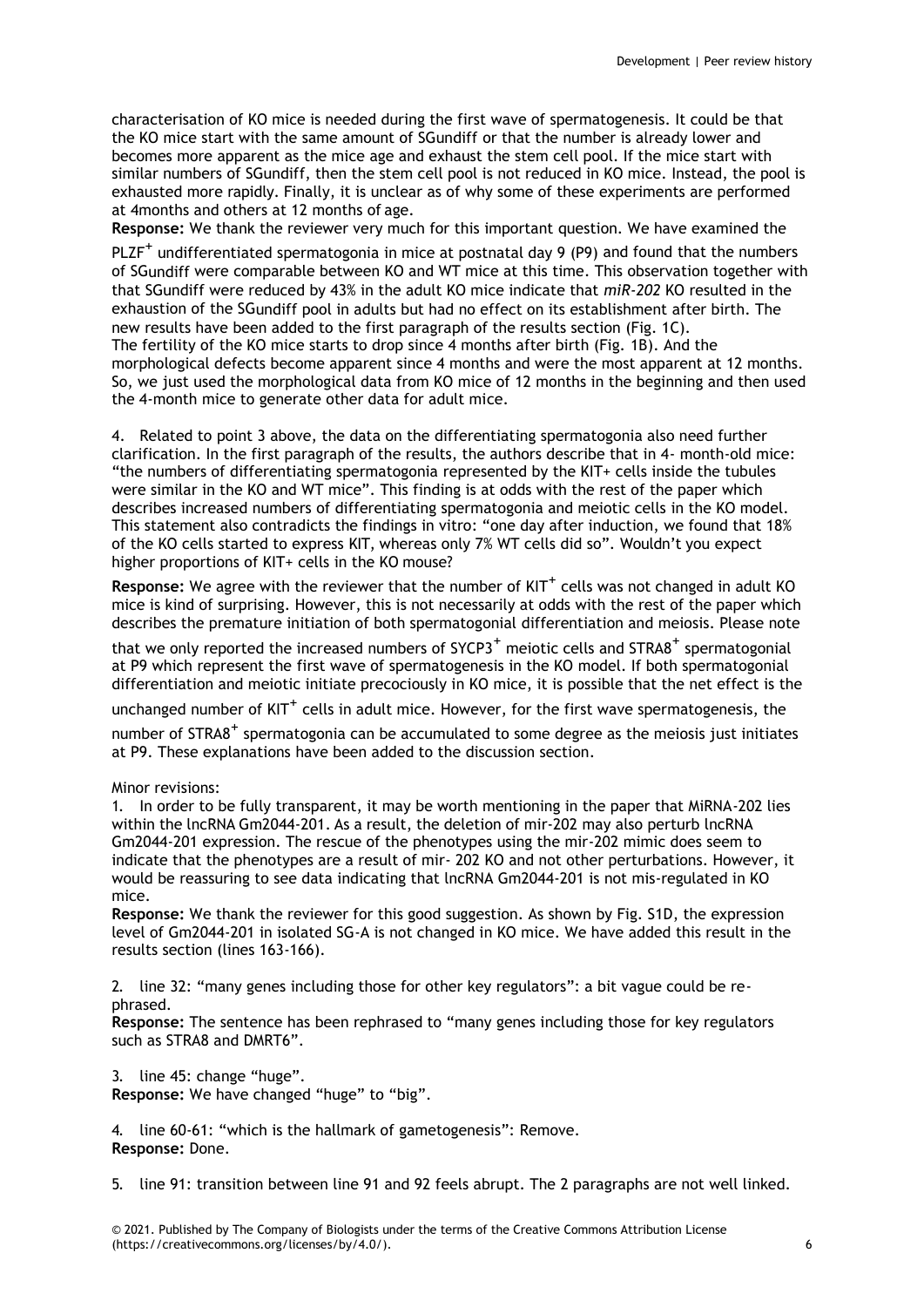**Response:** We have rephrased the writing, please see lines 91-96.

6. line 126: "some tubules": give a percentage to be more specific. **Response:** We have counted the abnormal tubules and the quantification has been added to the text and as a new figure (Fig 1A).

7. line 139-144: Could it be that the KO sample had more contamination of later-stage germ cells, therefore explaining enrichment in later-stage spermatogenesis markers? Showing the fraction purity of sequenced KO and WT samples would help addressing this possibility. The authors cite the purity as >85%, but it isn't clear whether the remaining 15% are comprised of similar cell types in the KO vs WT.

**Response:** We isolated the SG-A by STAPUT approach, which is commonly used for isolating mouse spermatogenic cells for omic studies. According to a previous study from our group, the purity is at least 85% (Gan et al., 2013a). To assess the purify of isolated SG-A in this study, we have performed the immunostaining of PLZF, which is the marker for SGundiff, on pooled fractions of the isolated SG-A, and the purity was 92-94% (Fig. S3A). This explanation has been added to the Materials and Methods section.

8. line 151-153: I find this sentence too strong. The only evidence definitively demonstrating that precocious spermatogonial differentiation and meiotic entry are occurring is the cytological data that appear later in the paper.

**Response:** We quite agree with the reviewer with this point. The sentence has been modified as "These results suggested that the reduction of SGundiff pool might be caused by the aberrant expression of differentiation- and meiosis-related gene".

9. line 175-176: Please rephrase this first sentence. Co-immunostaining tells you "how" an increased gene expressionarises.

**Response:** We have changed the sentence to "We next examined whether STRA8 was precociously expressed in SGundiff by co-immunostaining for STRA8 and PLZF" in lines 187-188.

10. paragraph starting with line 186: This paragraph refers to pre-activation of DMRT6. It may not be appropriate to use the term "pre-activation" in that context.

The immunostaining work shows earlier expression of DMRT6, but it doesn't show earlier activity/function. Pre-activation implies a mechanistic aspect not shown in the paragraph. Maybe re-phrase to : "DMRT6 expression is premature in the absence of miR-202." **Response:** Thanks and we have changed the description.

11. line 199-202: this section is a bit confusing for audience with little knowledge on luciferase assays. The experimental approach and results need unpacking.

**Response:** We have expanded the description of the assay into a paragraph in the result section (lines 208-213) and also added more details in the Materials and Methods section (lines 452-457).

12. line 206 and S5: Please make it clearer that the idea of this experiment is to show that KO effect is independent of DMRT1.

**Response:** OK, the writing has been modified and moved to the beginning of the section (lines 200- 203).

13. line 243-244: this contradicts the finding in 4-month-old KO that have the same ration of KIT+ cells. See major comments.

**Response:** Please see our explanation to the major comment 4.

14. Fig1B: Authors wrote NVH instead of MVH.

**Response:** Corrected. Thank you very much.

15. Fig1D: the difference between the KO and WT is not very clear in this tubule section. Maybe using another image would help tell the story better? **Response:** Yes, we have replaced the old images.

16. Fig3A: These panels are quite hard to interpret and the zoom in inserts are very small. Maybe the quantification data would be enough for the main figure and the immunostaining could be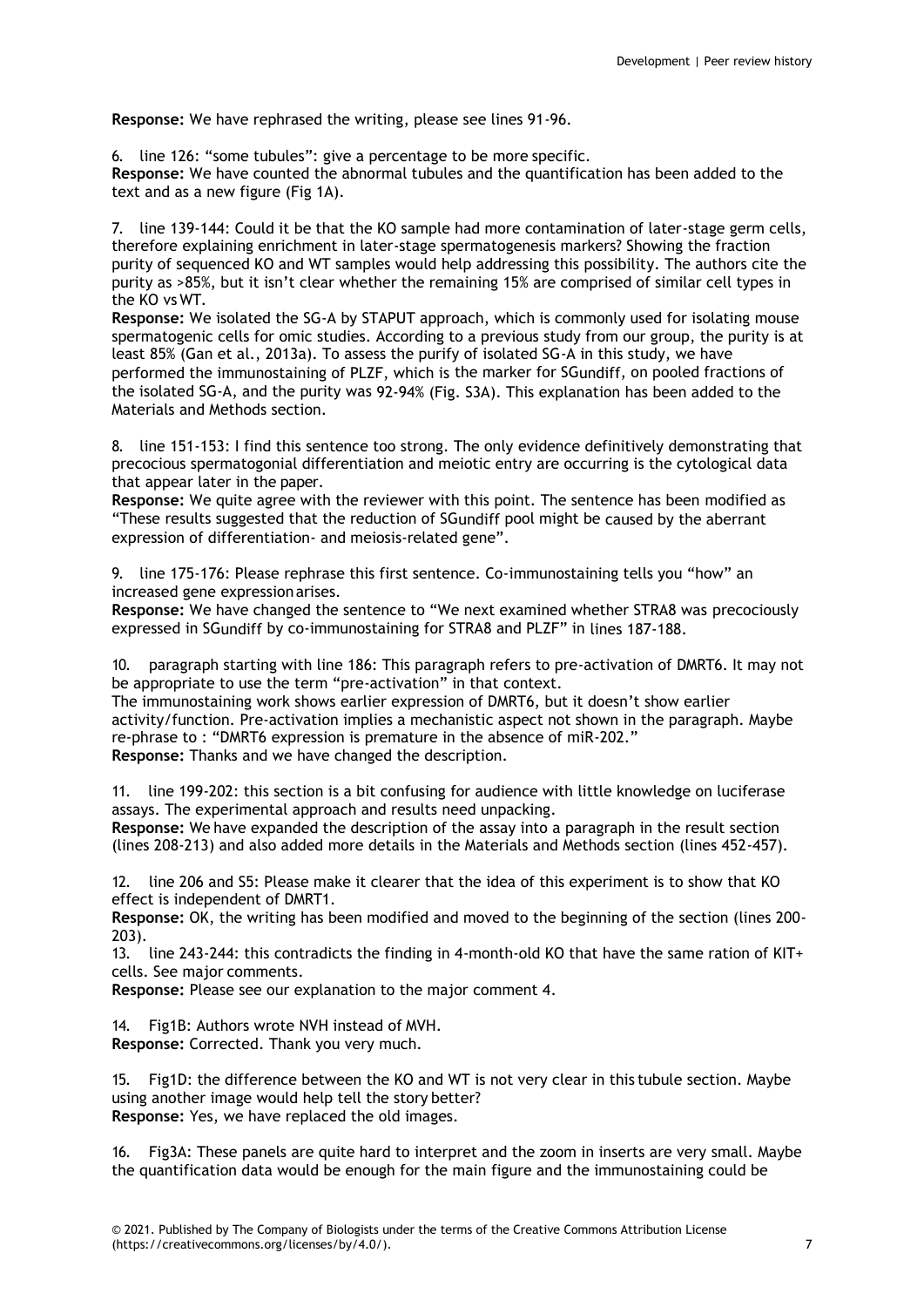added to supp materials.

Response: We have labeled the images with arrows and arrowheads representing STRA8<sup>-</sup> and

STRA8<sup>+</sup> in PLZF positive cells so that they are easier to interpret. We have removed the zoom-in insets as they do not contain extra details.

17. Fig3C: These panels are quite busy and a bit hard to interpret. Maybe it would be better to zoom on a single tubule for each stage (i.e one panel for I-IV, one for VII- VIII, one for IX-XII). This would make it easier the immunostaining signals.

**Response:** We thank the reviewer for these great suggestions. We have changed the images according to the suggestions.

18. Fig5: No quantification data is provided here. It would be useful to have bar charts like seen in Fig3 for instance.

**Response:** We have added the bar charts for statistics.

Reviewer 2 Advance Summary and Potential Significance to Field: In this work, the authors explore the phenotype of miR-202 KO mice. This reviewer has multiple conceptual problems and technical concerns that made interpreting the results difficult. The potential significance to the field is difficult to ascertain due to these significant conceptual and technical issues.

## Reviewer 2 Comments for the Author:

First - the results here posit a critical role for a specific miRNA in regulating spermatogonial function. However, this is hard to understand, as mice with germline deletion of Dicer using Ddx4- Cre (active as early as E15.5 in prospermatogonia/gonocytes) which presumably lack ALL miRNAs did not have a spermatogonial defect, but rather a meiotic one (PMID: 21998645); Using Tnap-Cre (which is likely activated earlier, in PGCs) – those mice had sperm, but more Sertoli cell only tubules; Using logic to compare those 2 studies, it seems that the loss of premeiotic germ cells in the Tnap-Cre model may be due to effects on the PGC population; Also, the BCAS2 KO mice have meiotic defects and normal spermatogonia populations (PMID: 28128212); These specifics should be included in the introduction – the mouse infertility in those mice seems to be due to a meiotic defect and not a spermatogonial one (e.g. PMID: 25244517, 25934699); Also, speaking to the conservation of such a broad regulatory program (mentioned in lines 92-94), Zebrafish with Dicer1 mutation had no germline defects (PMIDs: 17418787, 15774722)… So, how does loss of this single miRNA have such a profound effect, while its loss with all the others apparently had none? **Response:** We thank the reviewer very much for this good question "how does loss of this single miRNA have such a profound effect, while its loss with all the others apparently had none?" After critical thinking, we found that this question contains one assumption and one interesting question. The assumption is that *miR-202* KO has a profound effect while the KO of all miRNAs as a result of the KO of *Dicer* had none. As the reviewer pointed out the KO of *Dicer* resulted in defects in both meiocytes and PGCs while the KO of *miR-202* resulted in defects in spermatogonia but not in PGCs, it is hard to say that *miR-202* has a profound effect but its loss with all the others apparently had none. More importantly, Romero *et al.* (Romero et al., 2011) also reported a time-dependent decrease in testis weight and increase in apoptotic cells similar to the time-dependent spermatogenic failure in our *miR-202* KO mice, which implied a problem in the spermatogonial proliferation phase of spermatogenesis.

Unfortunately, they stopped their observation by P180. Two more studies (Zimmermann et al., 2014; Modzelewski et al., 2015) reported similar but slightly different phenotypes between *Dicer*  and *Dgcr8* KO mice. Again, their observations did not last beyond P60 and P70, respectively. In our study, abnormal morphology in testis sections is not apparent by histological evaluation until 4 months after birth and the defects in spermatogonia can only be disclosed by co-immunostaining and careful inspection of marker proteins such as PLZF, STRA8, DMRT6 and SYCP3. The previous studies failed to conduct these in-depth analyses. Therefore, it is more accurate to say that *miR-202* plays a role in spermatogonia but this role is not very critical because the loss of spermatogonia is partial and gradual. In contrast, tubules containing few or none germ cells were readily observed in the *Tnap*-Cre/*Dicer* KO mice 4 weeks after birth (Hayashi et al., 2008). This suggest that PGC formed in the beginning but got lost at a later stage, suggesting a role of *Dicer* in spermatogonial phase. Consistently, the authors reported that the *Dicer* KO spermatogonia can be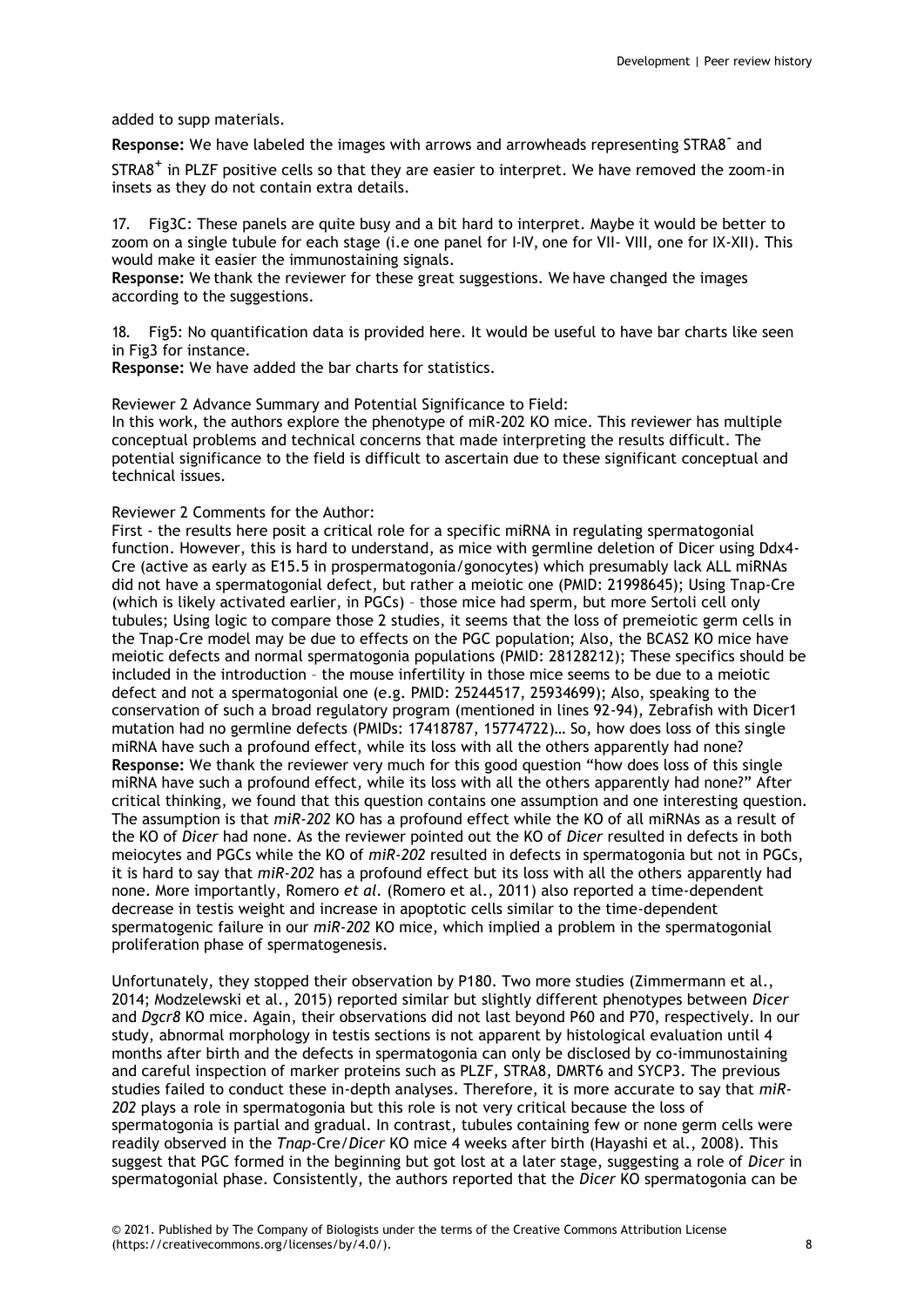cultured *in vitro* for 2 weeks with reduced capacity for proliferation. Therefore, it is very likely Dice also plays a role in spermatogonial proliferation.

The interesting question is "why the effect of a part of a system (*miR-202*) is bigger than the whole (all miRNAs represented by Dicer)?" This may be answered by using a weighing balance as a metaphor of the miRNA system. The DICER is like the gravity field that applies weights to all miRNA objects in the two plates of the balance. The balance can always be maintained balanced no matter how strong the gravity field is, even when it is not there, but not when a single object in any of the plates is removed. In this sense, the KO of *miR-202* may have a more profound effect than the KO of *Dicer*, although this may not be true as pointed out above.

The reviewer also pointed out that BCAS2 KO mice have meiotic defects and normal spermatogonia populations (Liu et al., 2017). As we know that BCAS2 is involved in mRNA splicing and we do not how it is related to the miRNA system, we are not sure how this example helps us to understand the functions and mechanisms of the miRNA system. The reviewer also pointed out that zebrafish with *Dicer1* mutation had no germline defects (Giraldez et al., 2005; Houwing et al., 2007). This argument only shows that the function of *Dicer* in gametogenesis is not evolutionarily conserver because that *Dicer* has a role in mammalian gametogenesis is a fact confirmed by several independent studies. We find that this fact does not help us to understand the seemingly discrepant phenotypes of the *Dicer1* and *miR-202* KO mice.

As another piece of evidences for a role of miRNAs in spermatogonia, Tong *et al.* have reported that two miRNA Clusters, Mir-17-92 (Mirc1) and Mir-106b-25 (Mirc3), are involved in the regulation of spermatogonial differentiation in mice (Tong et al., 2012).

Again, we thank the reviewer very much for this stimulating question and we have discussed this issue in the revised manuscript (lines 304-319).

Second - the spermatogonial isolations for RNA-seq are hugely problematic. A careful analysis of the methods (413-426) reveals a major concern. STAPUT isolates cells based on size alone. The most undifferentiated type A spermatogonia MAY be significantly large enough to separate from somatic cells, but certainly other spermatogonia (differentiating A1-4, In, and B) that are present in the P6-7 testis will not be. In Fig. S3, immunostaining was done using DMRT1 – problem is it's also well-known to be expressed in Sertoli cells. So, Fig. S4B is not at all a confirmation of germ cell purity, as you cannot discern Sertoli from germ based on the stain. So it is completely unclear to this reviewer what cells were used for RNA-seq. Some were certainly germ cells, as the authors picked up germ cell mRNAs, but the purity is unknown, and therefore it is difficult to impossible to make any conclusions whatsoever about the data. Should do scRNA-seq, which does not require cell isolation, and could compare to published reports on those ages.

**Response:** We are sorry for mistakenly using DMRT1 as a marker for SG-A. We have used the STAPUT method to enrich different spermatogenic cells in several omic studies (Gan et al., 2011; Gan et al., 2013a; Gan et al., 2013b; Lin et al., 2016) and this technique in our hand is mature and stable. In this study, the cell types and purity in each fraction were initially assessed using a light microscope based on their diameters and morphological characteristics. Fractions highly enriched in SG-A based on the morphological evaluation were pooled and the purify was assessed by immunostaining of marker proteins. In the revised manuscript, we have used immunostaining of

PLZF, which is a marker of SGundiff, to show that the enriched SG- A are mostly PLZF<sup>+</sup> SGundiff, and the purity is 92-94% (Fig. S3A).

To provide more evidence, we compiled a list of genes expressed in spermatogenic cells based on

one of our previous studies (Lin et al., 2016) and a list of genes expressed in Thy1<sup>+</sup> undifferentiated SG-A based on a study by others (Maezawa et al., 2020). The intersection between these two lists of genes contains 13690 genes. We have found that 88% of our upregulated genes and 94% of our downregulated genes in the *miR-202* KO mice are in this13,690 intersection gene list. This result supports that most of the differentially expressed genes (DEGs) are from the isolated SG. This result has been added to lines 152-157. We have also tried the scRNA-seq method, unfortunately, we were unable identify DEGs between KO and WT SG-A probably due to the shallow sequencing depth of this technique as well as the week effect of *miR-202* on gene expression in this cell type. We identified a small number of DEGs in spermatocytes and the result was added to the other manuscript but not this one (Chen et al., 2021 preprint).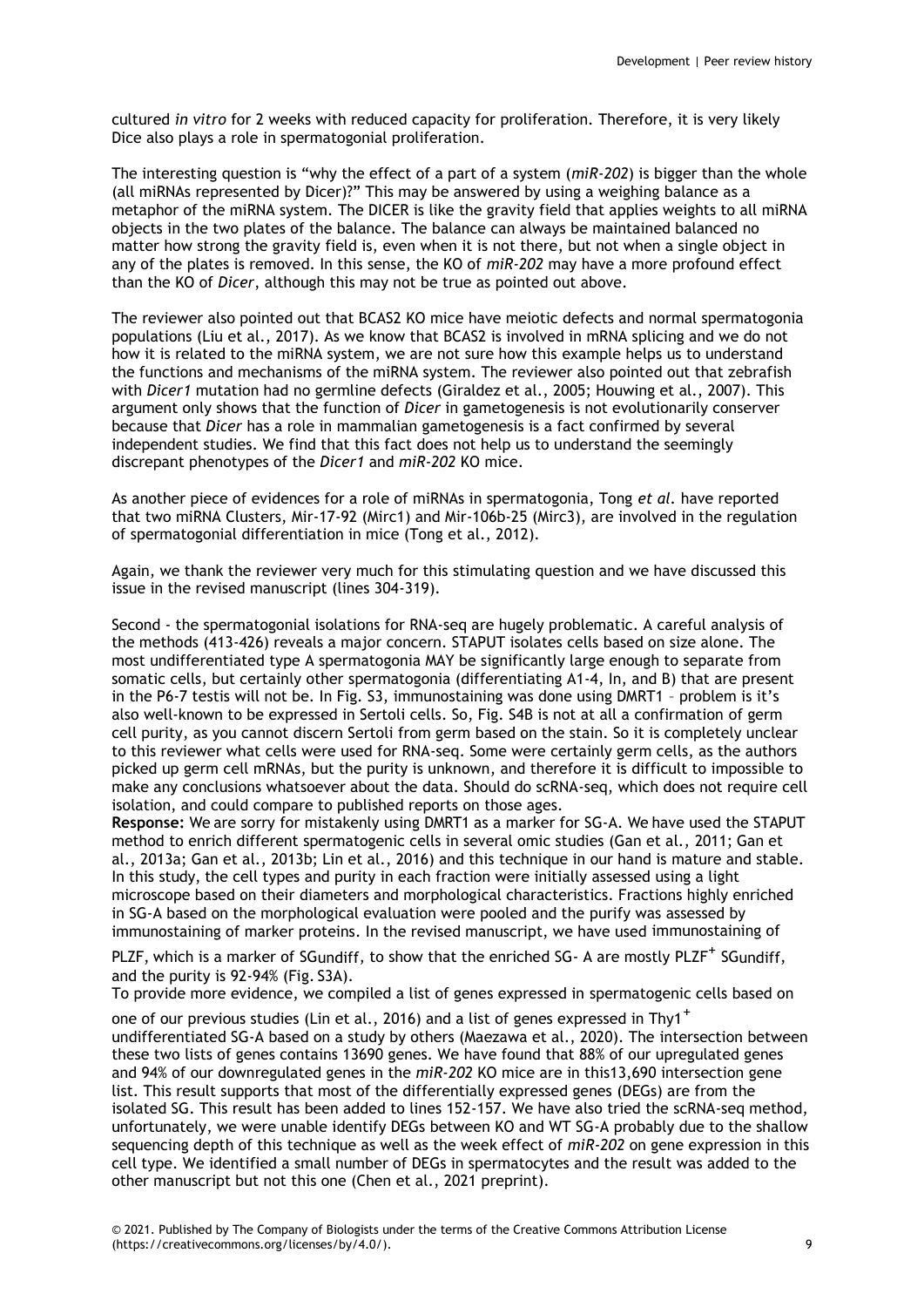Third - the immunostaining results are perplexing in Fig 2 - the staining patterns for SYCP3 and STRA8 in WT mice do not look like this; since the first wave of spermatogenesis proceeds in a predictable fashion, cord cross-sections either have STRA8+ spg or preleps (lots of them) or they don't. Same with SYCP3. It's not expected to see 1, or 2 positive cells like that. Also, why the interstitial staining for STRA8? It's a germ cell specific protein

**Response:** Again, we are sorry for these low quality images due to our technical insufficiency. We have repeated the immuostainings of SYCP3 in P9 testis and STRA8 in P9 and adult testes. We found

that the P9 testes indeed contain more  $SYCP3^+$  and  $STRAB^+$  cells than the previous image showed. The lower numbers of such cells in the previous images were due to a weaker staining, and the experiments have been repeated and new images have been provided. The nonspecific interstitial staining for STRA8 has also been removed by using a different secondary antibody.

Fourth - if there is a consistent loss of the undifferentiated population, wouldn't spermatogenesis consistently decline? Why then in Fig. S1 is only one abnormal tubule shown next to completely normal-appearing ones? And no problems until 12 months?? The tubule indicated by the asterisk resembles tubuli recti, or straight tubules, which connect the seminiferous tubules to the rete testis and typically lack germ cells;

**Response:** Yes, as the reviewer predicted, we have found that the fertility of the KO mice drops in an age-dependent manner (Fig. 1B), and we have also observed tubules containing few undifferentiated spermatogonia in mice in 4 months after birth (Fig. 1C). These results indicate the consistent loss of the undifferentiated spermatogonial population. However, we need to point out that spermatogonial loss is partial as tubules that are either agametic or almost agametic are sporadic among tubules that are defective to different degrees. We did not observe agametic tubules in mice of 8 months probably due to the infrequent occurring of such severely defective tubules. The reviewer questioned whether the agametic tubule shown in the original Fig. S1B is a tubulus rectus (plural tubuli recti). We think it is not because tubuli recti connect the seminiferous tubules to the rete extensions and therefore they are usually seen together with sections of the rete testis (Osman and Ploen, 1978). As can be seen from the original Fig. S1B, this questionable tubulus is surrounded by normal looking sections from the seminiferous tubules but not special sections from rete testis.

Despite of this argument, to eliminate any possible confusion, we have replaced the original image with new ones to show the occurrence of such tubules in different locations (Fig. 1A). We also added a new image to show that most of the tubules at 12 months are abnormal (Fig. S1B).

Fifth - there are too many errors and inconsistencies that make this reviewer question the validity of the results. Fig. S1 - MVH is not at all a Sertoli cell marker, but expressed in germ cells; Fig. S3 - DMRT1 is expressed in Sertoli and germ cells, so cannot be used to determine germ cell purity after isolation; Fig. S4 - why so much interstitial staining for germ cell markers? And the staining results do not match expectations for the biology of the first wave of spermatogenesis, as described above;

Fig. S5 - why is DMRT1 not showing up in Sertoli cells?? And why is PLZF showing up in the interstitium? Fig. S9B - those look like the exact same blots, for STRA8 and DMRT6! And isn't ACTB more like 42 kDa - so why the difference between A and B? DMRT6 has 2 isoforms, 22 and 38 kDa so why is it showing up at the same spot as STRA8? STRA8 is 37 kDa, so why running so high? This series of western blots (which are not "uncropped", as the title suggests, is a big concern to this reviewer.

**Response:** We are sorry for those careless mistakes. The following are our point-by- point responses to these questions.

Fig. S1 - MVH is not at all a Sertoli cell marker, but expressed in germ cells; **Response:** We mis-spelled WT1 as MVH in the legend of this figure. Corrected.

Fig. S3 - DMRT1 is expressed in Sertoli and germ cells, so cannot be used to determine germ cell purity after isolation;

**Response:** Explained in response to the second major concern.

Fig. S4 - why so much interstitial staining for germ cell markers? And the staining results do not match expectations for the biology of the first wave of spermatogenesis, as described above;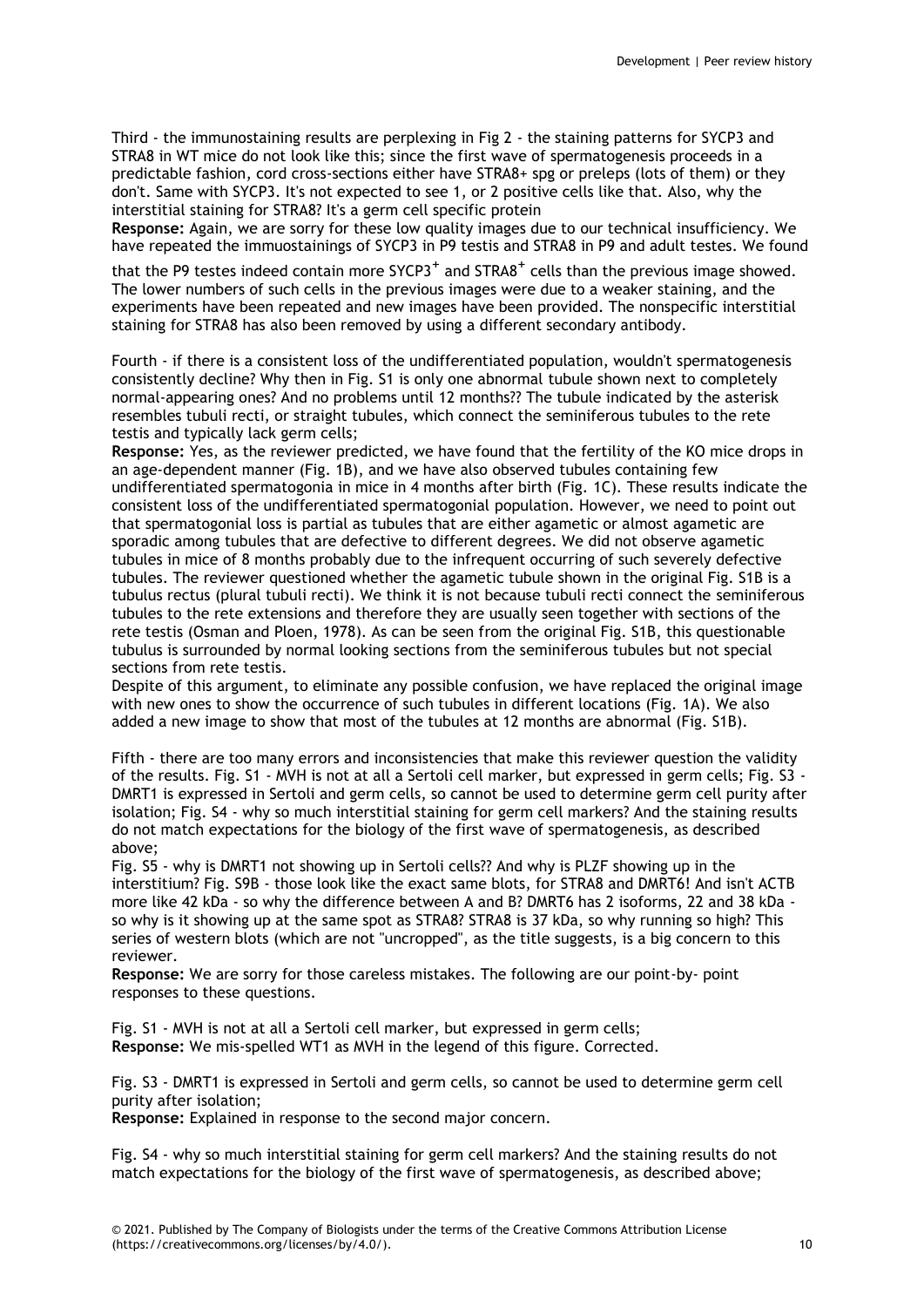**Response:** Explained in our response to the third major concern.

Fig. S5 - why is DMRT1 not showing up in Sertoli cells?? And why is PLZF showing up in the interstitium?

**Response:** DMRT1 can be seen in Sertoli cells in the original images but the signal is much weaker than in germ cells. We have replaced the old image with a new one (Fig. S5). But the difference in signal intensity between Sertoli cells and germ cells is still apparent. The nonspecific staining of PLZF in the interstitium has been eliminated by using a different secondary antibody.

Fig. S9B - those look like the exact same blots, for STRA8 and DMRT6! And isn't ACTB more like 42 kDa - so why the difference between A and B? DMRT6 has 2 isoforms, 22 and 38 kDa - so why is it showing up at the same spot as STRA8?

STRA8 is 37 kDa, so why running so high? This series of western blots (which are not "uncropped", as the title suggests, is a big concern to this reviewer.

**Response:** This is a good question. The predicted size of ACTB is indeed 42 kDa. The difference between original Fig. S9Aan B is due to the different running time and the concentration of the two gels. The band difference in band pattern may be caused by the different materials, one from the P9 testes, the other from the adult ones.

According to the paper by Zhang *et al.*, "ENSEMBL predicts DMRT6 to have two potential protein isoforms of about 22 kDa and 38 kDa. We detected just one strongly expressed protein of about 47 kDa that was specific to wild-type testes (supplementary material Fig. S2C)" (Zhang et al., 2014). The predicted size of STRA8 is 45 kDa but not 37 kDa ([https://www.uniprot.org/uniprot/P70278\).](http://www.uniprot.org/uniprot/P70278)) Therefore, the signals of STRA8 and DMRT6 are close to each. The signals of these proteins were detected by repeatedly stripping and reprobing of the same blot, therefore, the signals between these two proteins are almost indistinguishable. The Ethics Team of the journal has asked us to provide the original TIFF files of these two proteins for investigation and they informed us "These original blots are fine and are different, but they do have similar shapes. I think that it would be good to add a brief sentence to the legend or the Materials and Methods stating that the blots have been stripped and reprobed just to make this clear and to ensure there are no issues after publication, when they would be more difficult to resolve".

Reviewer 3 Advance Summary and Potential Significance to Field:

This is an interesting and insightful work which mainly focused on the regulation network on meiotic initiation. The authors showed that miR-202, a member of the let- 7 family, prevents precocious spermatogonial differentiation and meiotic initiation in spermatogenesis. Knockout of miR-202 will lead to the reduction of undifferentiated spermatogonial pool and ultimately causing agametic seminiferous tubules through the earlier spermatogonial differentiation and meiotic initiation. While the molecular assays explored the working mechanism of miR-202 in spermatogenesis, which showed that miR-202 directly targets Dmrt6 mRNA and restricts the expression window of DMRT6 in SGdiff, to coordinate an orderly transition from the mitosis to the meiosis. The in vivo and in vitro results could well support the conclusion.

Reviewer 3 Comments for the Author:

there are several minor issues need to be addressed.

1、How is the expression pattern of miR-202 in testis, does it localize in Sertoli cell and affect Sertoli cell functions?

**Response:** The expression of miR-202 was analyzed in our previous report (Chen et al., 2017) and it is indeed expressed in Sertoli cells. In our preprint (https://doi.org/10.1101/2021.04.14.439735), Sertoli cell number was not changed in *miR-202* KO mice. In the revised manuscript, we added transplantation results to show that the colony number of transplanted SSCs in the testes of the KO recipient mice is not significantly different from that of the WT mice, indicating the spermatogenic niche of the KO mice is not disrupted by the KO of *miR-202* genes (Fig. 1E).

2、the in vitro experiments showed the increased apoptosis in ko group, how is going in vivo ? **Response:** We have performed the apoptosis analysis in vivo by TUNEL assay and found no significant increase of apoptotic cells in KO mice (Fig. S8B). The description has been added to the Result section (lines 243-247). The increased number of apoptotic cells in KO testes *in vitro* may be a combined result of the KO cells and the non-natural growth condition of the *in vitro* system.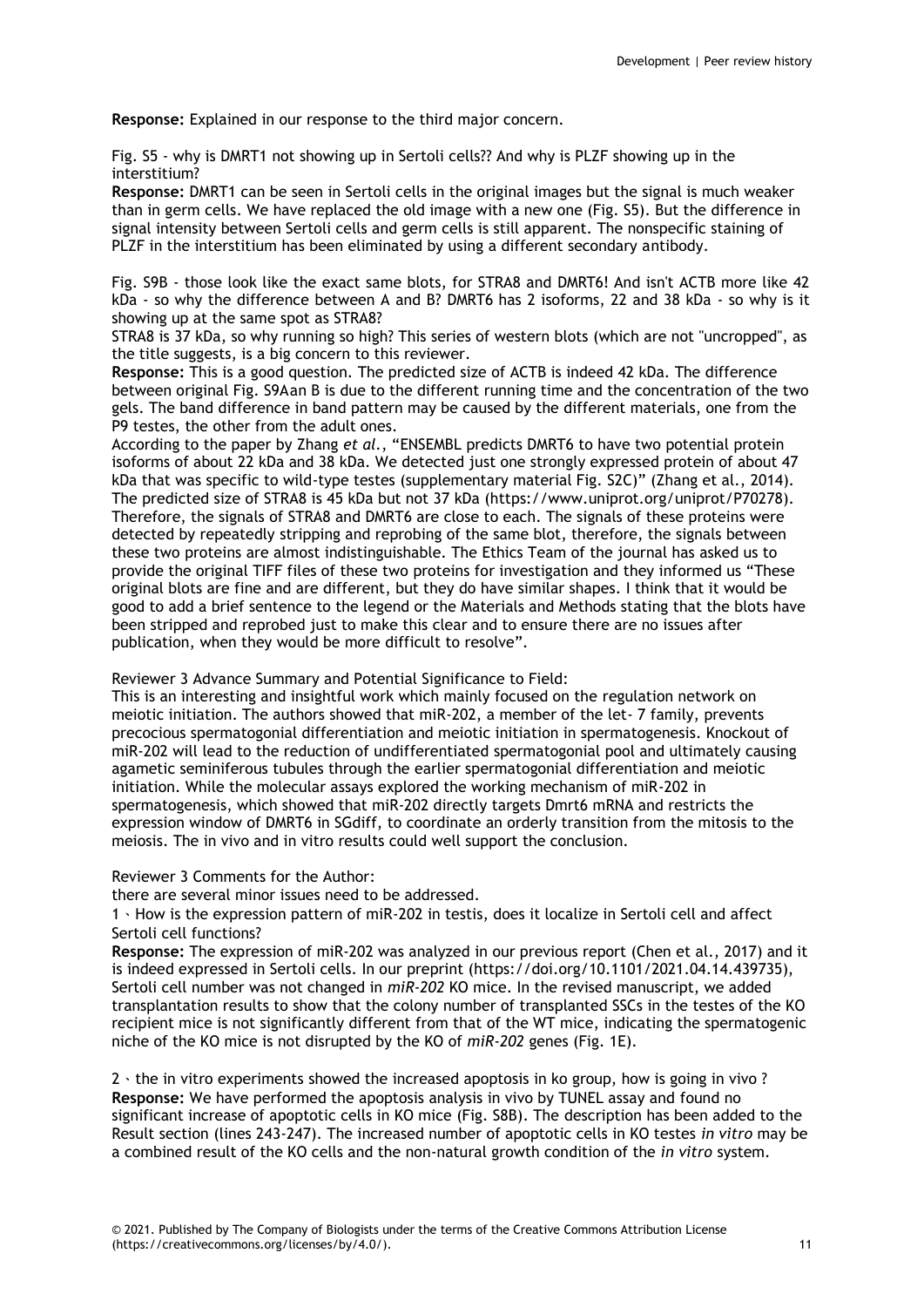3、the authors showed knockout miR-202 lead to advanced differentiation of SG and exhaustion of SG pool. Will it affect SG proliferation?

**Response:** We have performed the proliferation analysis in vivo by staining for KI67 and found that no significant change in spermatogonia (Fig. S8B). The description has been added to the Result section (lines 243-247).

4、In the discussion, it concludes that knockout of miR-202 phenocopy mutant of DMRT1, NANOS2, MAX and AGO4, does miR-202 also target these genes?

**Response:** As miRNAs generally inhibit translation and degrade mRNAs, we infer that it's impossible for *miR-202* to target these genes functionally. Also, these genes are not predicted to be targets of *miR-202-3p* and *miR-202-5p* (Paraskevopoulou et al., 2013; Agarwal et al., 2015).

5、line 225: there are two "in"

**Response:** We have changed it. Thank you very much.

## **Reference**

**Agarwal, V., Bell, G. W., Nam, J. W. and Bartel, D. P.** (2015). Predicting effective microRNA target sites in mammalian mRNAs. *Elife* **4**, e05005.

**Chen, J., Cai, T., Zheng, C., Lin, X., Wang, G., Liao, S., Wang, X., Gan, H., Zhang, D., Hu, X. et al.** (2017). MicroRNA-202 maintains spermatogonial stem cells by inhibiting cell cycle regulators and RNA binding proteins. *Nucleic Acids Res* **45**(7), 4142-4157.

**Chen, Jian, Gao, Chenxu, Zheng, Chunwei, Lin, Xiwen, Ning, Yan, Ma, Longfei, He, Wei, Xie, Dan, Liu, Kui and Han, Chunsheng** (2021 preprint). MicroRNA-202 safeguards meiotic progression by preventing premature degradation of REC8 mediated by separase. *bioRxiv doi: 10.1101/2021.04.14.439735* **April, 2021**, pre-print: not peer-reviewed.

**Gan, H., Wen, L., Liao, S., Lin, X., Ma, T., Liu, J., Song, C. X., Wang, M., He, C., Han, C. et al.** (2013a). Dynamics of 5-hydroxymethylcytosine during mouse spermatogenesis. *Nat Commun* **4**, 1995.

**Gan, H. Y., Cai, T. X., Lin, X. W., Wu, Y. J., Wang, X. X., Yang, F. Q. and Han, C. S.**  (2013b). Integrative proteomic and transcriptomic analyses reveal multiple posttranscriptional regulatory mechanisms of mouse spermatogenesis. *Molecular & Cellular Proteomics* **12**(5), 1144-1157.

**Gan, H. Y., Lin, X. W., Zhang, Z. Q., Zhang, W., Liao, S. Y., Wang, L. X. and Han, C. S.**  (2011). piRNA profiling during specific stages of mouse spermatogenesis. *RNA* **17**(7), 1191- 1203.

**Giraldez, A. J., Cinalli, R. M., Glasner, M. E., Enright, A. J., Thomson, J. M., Baskerville, S., Hammond, S. M., Bartel, D. P. and Schier, A. F.** (2005). MicroRNAs regulate brain morphogenesis in zebrafish. *Science* **308**(5723), 833-8.

**Hayashi, K., Chuva de Sousa Lopes, S. M., Kaneda, M., Tang, F., Hajkova, P., Lao, K., O'Carroll, D., Das, P. P., Tarakhovsky, A., Miska, E. A. et al.** (2008). MicroRNA biogenesis is required for mouse primordial germ cell development and spermatogenesis. *PLoS One* **3**(3), e1738.

**Houwing, S., Kamminga, L. M., Berezikov, E., Cronembold, D., Girard, A., van den Elst, H., Filippov, D. V., Blaser, H., Raz, E., Moens, C. B. et al.** (2007). A role for Piwi and piRNAs in germ cell maintenance and transposon silencing in Zebrafish. *Cell* **129**(1), 69- 82.

**Lin, X., Han, M., Cheng, L., Chen, J., Zhang, Z., Shen, T., Wang, M., Wen, B., Ni, T. and Han, C.** (2016). Expression dynamics, relationships, and transcriptional regulations of diverse transcripts in mouse spermatogenic cells. *RNA Biol* **13**(10), 1011-1024.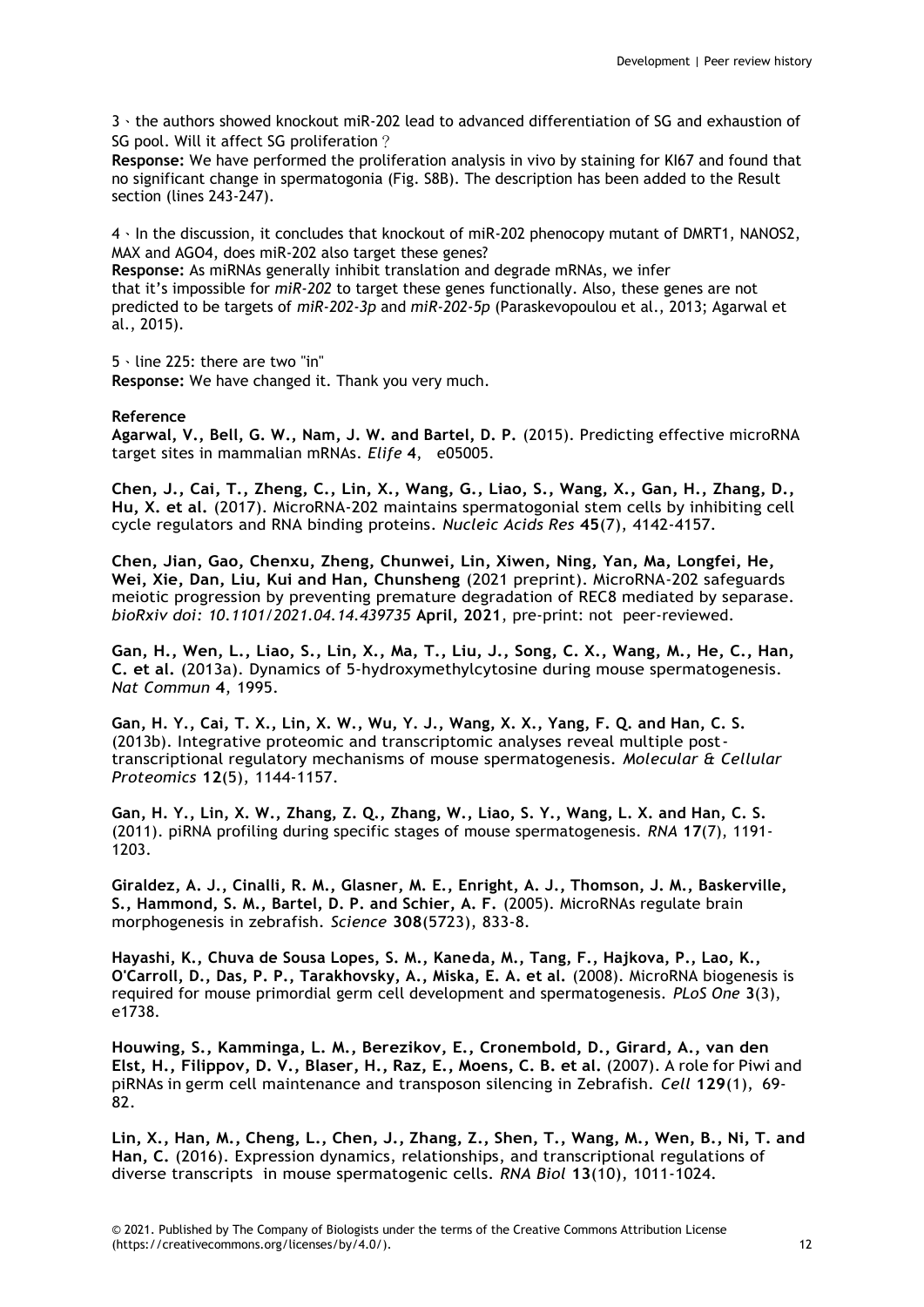Liu, W., Wang, F., Xu, Q., Shi, J., Zhang, X., Lu, X., Zhao, Z. A., Gao, Z., Ma, H., Duan, **E. et al.** (2017). BCAS2 is involved in alternative mRNA splicing in spermatogonia and the transition to meiosis. *Nat Commun* **8**, 14182.

**Maezawa, S., Sakashita, A., Yukawa, M., Chen, X., Takahashi, K., Alavattam, K. G., Nakata, I., Weirauch, M. T., Barski, A. and Namekawa, S. H.** (2020). Super-enhancer switching drives a burst in gene expression at the mitosis-to-meiosis transition. *Nat Struct Mol Biol* **27**(10), 978- 988.

**Modzelewski, A. J., Hilz, S., Crate, E. A., Schweidenback, C. T., Fogarty, E. A., Grenier, J. K., Freire, R., Cohen, P. E. and Grimson, A.** (2015). Dgcr8 and Dicer are essential for sex chromosome integrity during meiosis in males. *J Cell Sci* **128**(12), 2314-27.

**Osman, D. I. and Ploen, L.** (1978). The mammalian tubuli recti: ultrastructural study. *Anat Rec* **192**(1), 1-17.

**Paraskevopoulou, M. D., Georgakilas, G., Kostoulas, N., Vlachos, I. S., Vergoulis, T., Reczko, M., Filippidis, C., Dalamagas, T. and Hatzigeorgiou, A. G.** (2013). DIANA-microT web server v5.0: service integration into miRNA functional analysis workflows. *Nucleic Acids Res* **41**(Web Server issue), W169-73.

**Romero, Y., Meikar, O., Papaioannou, M. D., Conne, B., Grey, C., Weier, M., Pralong, F., De Massy, B., Kaessmann, H., Vassalli, J. D. et al.** (2011). Dicer1 depletion in male germ cells leads to infertility due to cumulative meiotic and spermiogenic defects. *PLoS One* **6**(10), e25241.

**Tong, M. H., Mitchell, D. A., McGowan, S. D., Evanoff, R. and Griswold, M. D.** (2012). Two miRNA clusters, Mir-17-92 (Mirc1) and Mir-106b-25 (Mirc3), are involved in the regulation of spermatogonial differentiation in mice. *Biol Reprod* **86**(3), 72.

**Zhang, T., Murphy, M. W., Gearhart, M. D., Bardwell, V. J. and Zarkower, D.** (2014). The mammalian Doublesex homolog DMRT6 coordinates the transition between mitotic and meiotic developmental programs during spermatogenesis. *Development* **141**(19), 3662-71.

**Zimmermann, C., Romero, Y., Warnefors, M., Bilican, A., Borel, C., Smith, L. B., Kotaja, N., Kaessmann, H. and Nef, S.** (2014). Germ cell-specific targeting of DICER or DGCR8 reveals a novel role for endo-siRNAs in the progression of mammalian spermatogenesis and male fertility. *PLoS One* **9**(9), e107023.

## Second decision letter

MS ID#: DEVELOP/2021/199799

MS TITLE: MicroRNA-202 prevents precocious spermatogonial differentiation and meiotic initiation during mouse spermatogenesis

AUTHORS: Jian Chen, Chenxu Gao, Xiwen Lin, Yan Ning, Wei He, Chunwei Zheng, Daoqin Zhang, Lin Yan, Binjie Jiang, Yuting Zhao, Md Alim Hossen, and Chunsheng Han

I have now received all the referees reports on the above manuscript, and have reached a decision. The referees' comments are appended below, or you can access them online: please go to BenchPress and click on the 'Manuscripts with Decisions' queue in the Author Area.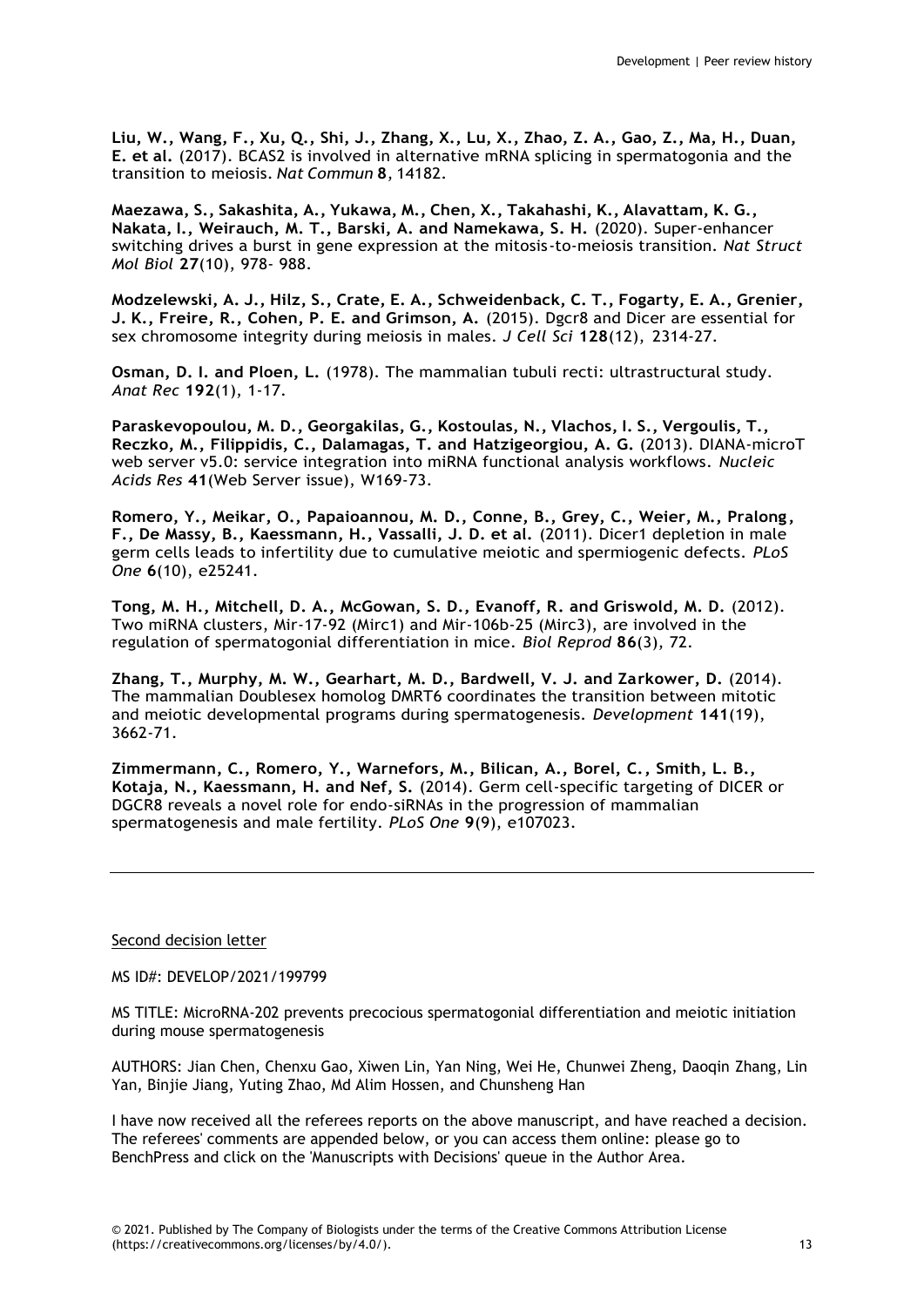The overall evaluation is positive and we would like to publish a revised manuscript in Development, provided that the referees' comments can be satisfactorily addressed. In particular I would direct you to the comments of Referee 1 and ask you to follow their suggestion of including one or two sentences in the Discussion that deal with the potential caveats of the Dicer deletions.

We are aware that you may currently be unable to access the lab to undertake experimental revisions. If it would be helpful, we encourage you to contact us to discuss your revision in greater detail. Please send us a point-by-point response indicating where you are able to address concerns raised (either experimentally or by changes to the text) and where you will not be able to do so within the normal timeframe of a revision. We will then provide further guidance. Please also note that we are happy to extend revision timeframes as necessary.

## Reviewer 1

## *Advance summary and potential significance to field*

This is an important advance that describes an miRNA critical for the timing of meiosis and spermiogenesis.

## *Comments for the author*

The authors have addressed all of my comments in detail. From line 304 the authors discuss their findings in the context of published Dicer deletions. The point they make are good, but in addition they should add a couple of sentences (or a Supp Dicussion) drawing out the potential caveats with those Dicer deletions. To help them, I describe my view on the state of the Dicer / germline field below:

REVIEWER'S COMMENTS ON EXISTING DICER DELETION MODELS

The Ddx4-Cre mediated Dicer deletion (PMID: 21998645) studied a flox/flox Cre model, not a flox/null Cre model. The latter approach would have afforded superior levels of Dicer deletion. Setting this aside, there is no evidence in that ms that total Dicer levels are depleted. The authors only assay the abundance of Dicer exon 24 (which encodes only part of the critical RNAse III domain - not all of it). Total Dicer transcript and protein abundance are never assessed. Furthermore, expression of only two, not all, miRNAs are assayed.

Studies using TNAP-Cre suffered related problems. For instance, in study PMID:

18320056, Dicer deletion is only achieved in 50% of germ cells. In another TNAP-

Cre study (PMID: 18633141), Dicer levels are not assessed at all, and, notably expression of a germ cell specific miRNA is reduced, but not abolished. These previous studies come to different conclusions regarding the function of Dicer which vary from a role early (in spermatogonia), slightly later (in meiosis), or later still (in spermatids). This is almost certainly the result of varying Cre efficiencies. One must remember when studying the germline that non-deletant germ cells can often compensate for the mutant, non-viable ones, muddying primary phenotypes. It is therefore critical that conditional systems work really well. A final, related point is that these Dicer studies are germ cell deletions, whereas the Development submission under review deletes the miRNA-202 in all cells of the testis, i.e. germ cells and somatic cells. It is possible that miRNA-202 is acting non-germ cell autonomously.

## Reviewer 2

*Advance summary and potential significance to field*

N/A

## *Comments for the author*

The reviewer remains unconvinced that the changes made, based on the huge number of conceptual and technical problems outlined in the first review, have been satisfactorily addressed.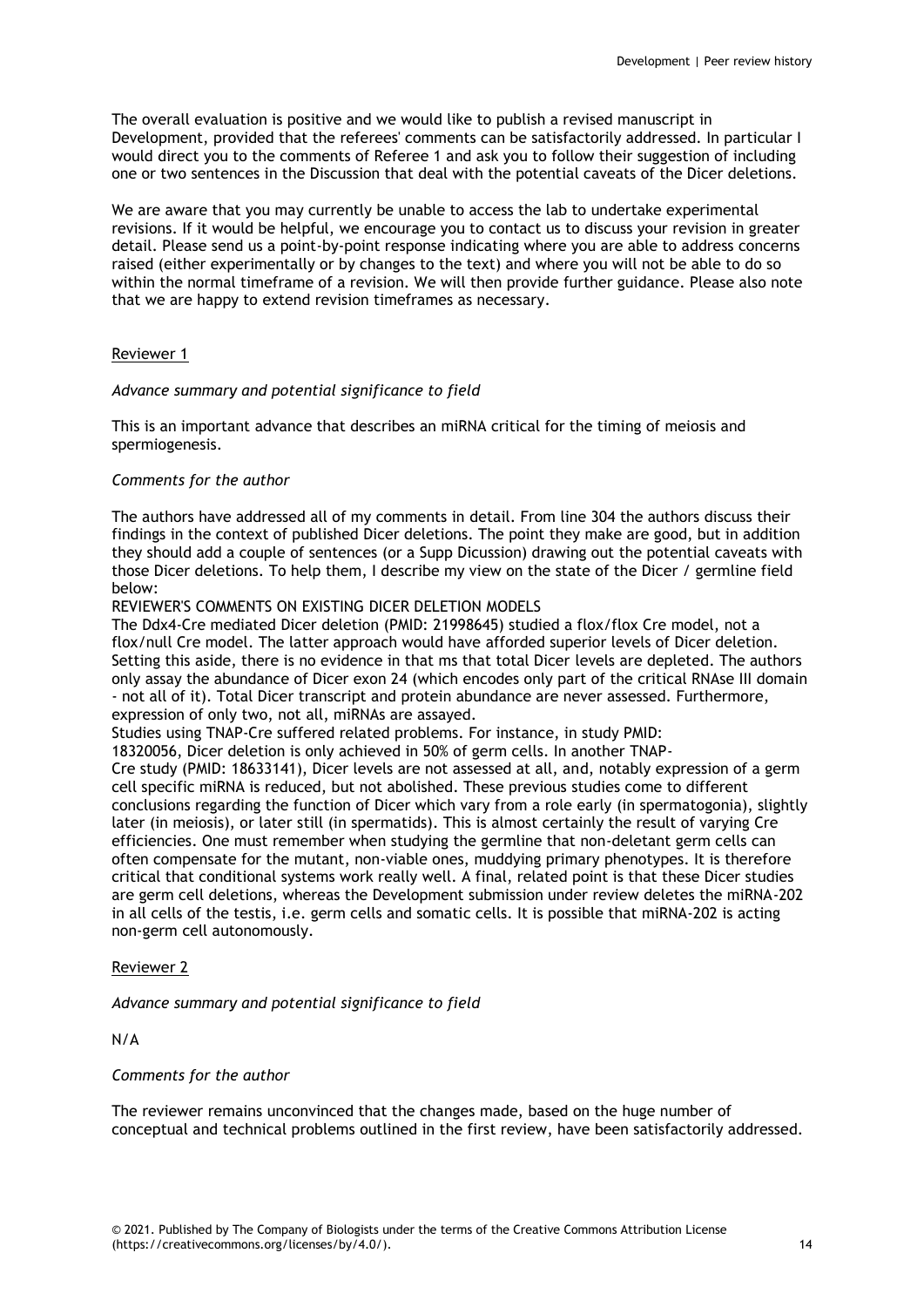# Reviewer 3

## *Advance summary and potential significance to field*

This paper reported an interesting phenotype of miRNA-202 knockout mice, and carefully studied the underlying mechanisms. It provided a novel understanding of how are the spermatogonial differentiation and meiotic initiation controlled accurately.

## *Comments for the author*

All my concerns have been well addressed, I have no more comments.

#### **Second revision**

# Author response to reviewers' comments

Reviewer 1 Advance Summary and Potential Significance to Field: This is an important advance that describes an miRNA critical for the timing of meiosis and spermiogenesis.

#### Reviewer 1 Comments for the Author:

The authors have addressed all of my comments in detail. From line 304 the authors discuss their findings in the context of published Dicer deletions. The point they make are good, but in addition they should add a couple of sentences (or a Supp Dicussion) drawing out the potential caveats with those Dicer deletions. To help them, I describe my view on the state of the Dicer / germline field below:

#### REVIEWER'S COMMENTS ON EXISTING DICER DELETION MODELS

The Ddx4-Cre mediated Dicer deletion (PMID: 21998645) studied a flox/flox Cre model, not a flox/null Cre model. The latter approach would have afforded superior levels of Dicer deletion. Setting this aside, there is no evidence in that ms that total Dicer levels are depleted. The authors only assay the abundance of Dicer exon 24 (which encodes only part of the critical RNAse III domain - not all of it). Total Dicer transcript and protein abundance are never assessed. Furthermore, expression of only two, not all, miRNAs are assayed. Studies using TNAP-Cre suffered related problems. For instance, in study PMID: 18320056, Dicer deletion is only achieved in 50% of germ cells. In another TNAP-Cre study (PMID: 18633141), Dicer levels are not assessed at all, and, notably, expression of a germ cell specific miRNA is reduced, but not abolished. These previous studies come to different conclusions regarding the function of Dicer, which vary from a role early (in spermatogonia), slightly later (in meiosis), or later still (in spermatids). This is almost certainly the result of varying Cre efficiencies. One must remember when studying the germline that nondeletant germ cells can often compensate for the mutant, non-viable ones, muddying primary phenotypes. It is therefore critical that conditional systems work really well. A final, related point is that these Dicer studies are germ cell deletions, whereas the Development submission under review deletes the miRNA-202 in all cells of the testis, i.e. germ cells and somatic cells. It is possible that miRNA-202 is acting non- germ cell autonomously.

**Response**: Thank you so much for your kindly help! We have added several lines in the Discussion section based on your view on varying Cre efficiencies during germline knockout of *Dicer* (lines 310- 315).

Reviewer 2 Advance Summary and Potential Significance to Field:

N/A

# Reviewer 2 Comments for the Author:

The reviewer remains unconvinced that the changes made, based on the huge number of conceptual and technical problems outlined in the first review, have been satisfactorily addressed. **Response**: We thank the reviewer for the critical review of our work. We had carefully addressed